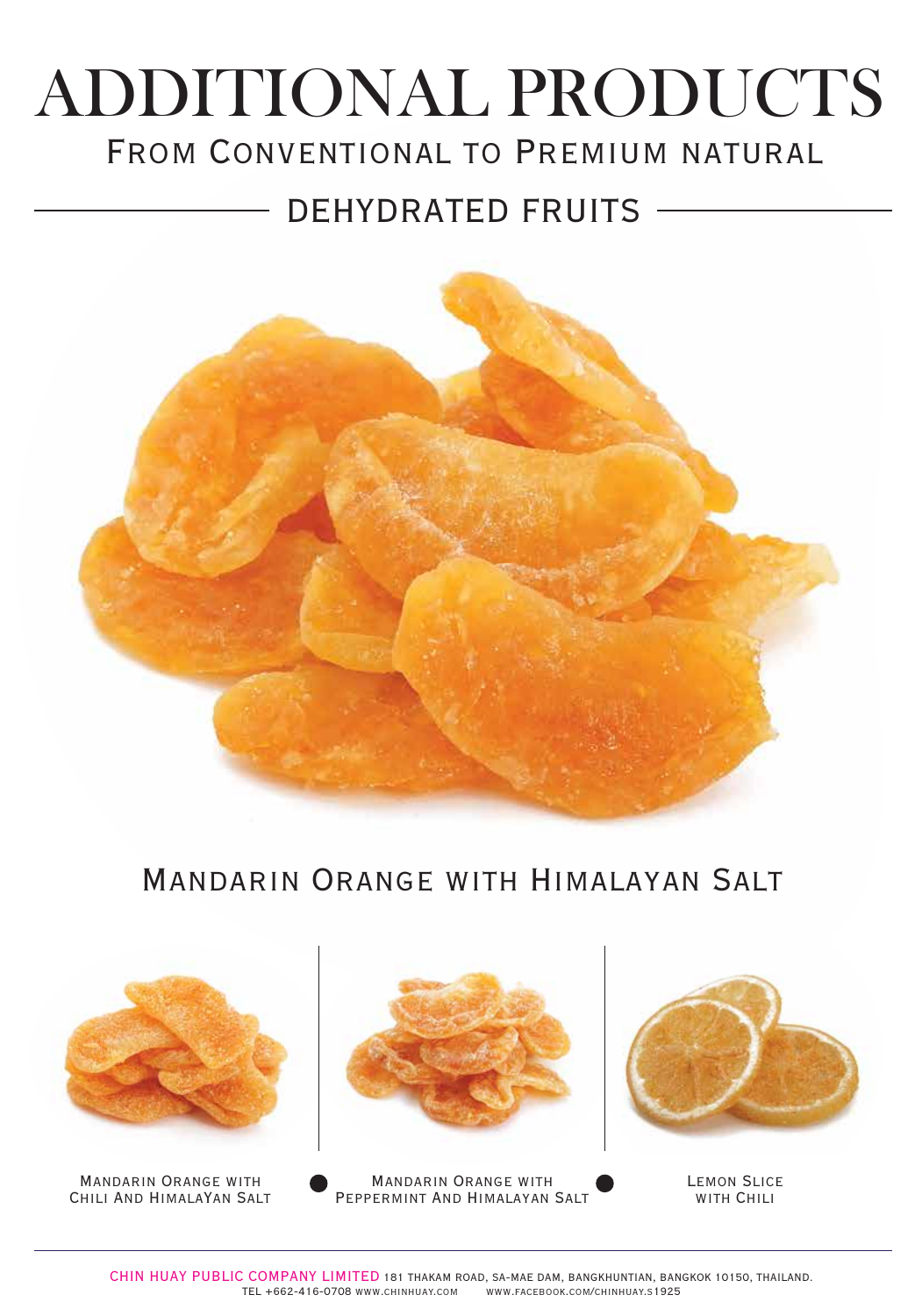## DEHYDRATED FRUITS



CHIN HUAY PUBLIC COMPANY LIMITED 181 THAKAM ROAD, SA-MAE DAM, BANGKHUNTIAN, BANGKOK 10150, THAILAND. TEL +662-416-0708 www.chinhuay.com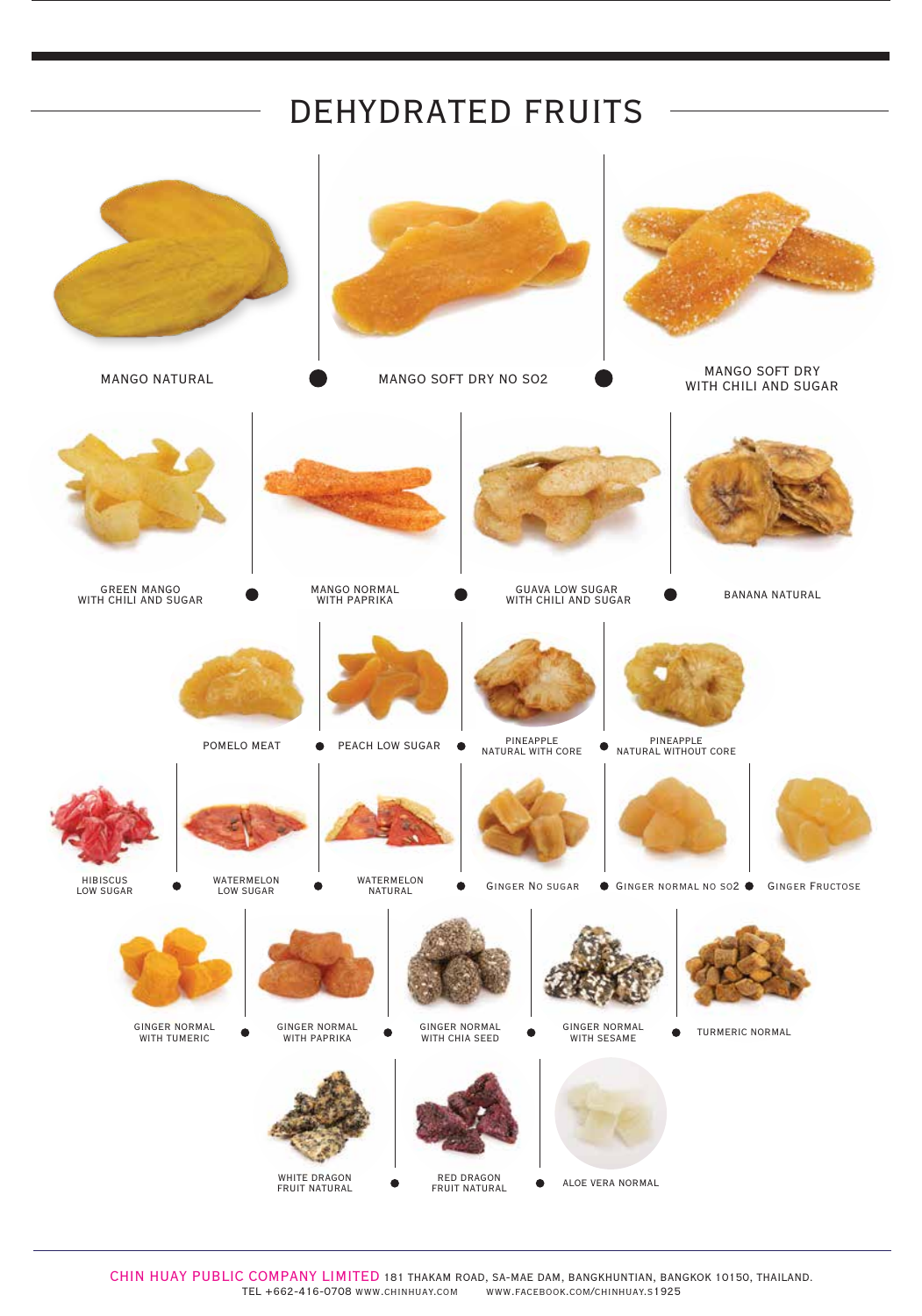## VACUUM-FRIED SNACKS (CHIPS)



CHIN HUAY PUBLIC COMPANY LIMITED 181 THAKAM ROAD, SA-MAE DAM, BANGKHUNTIAN, BANGKOK 10150, THAILAND. TEL +662-416-0708 www.chinhuay.com